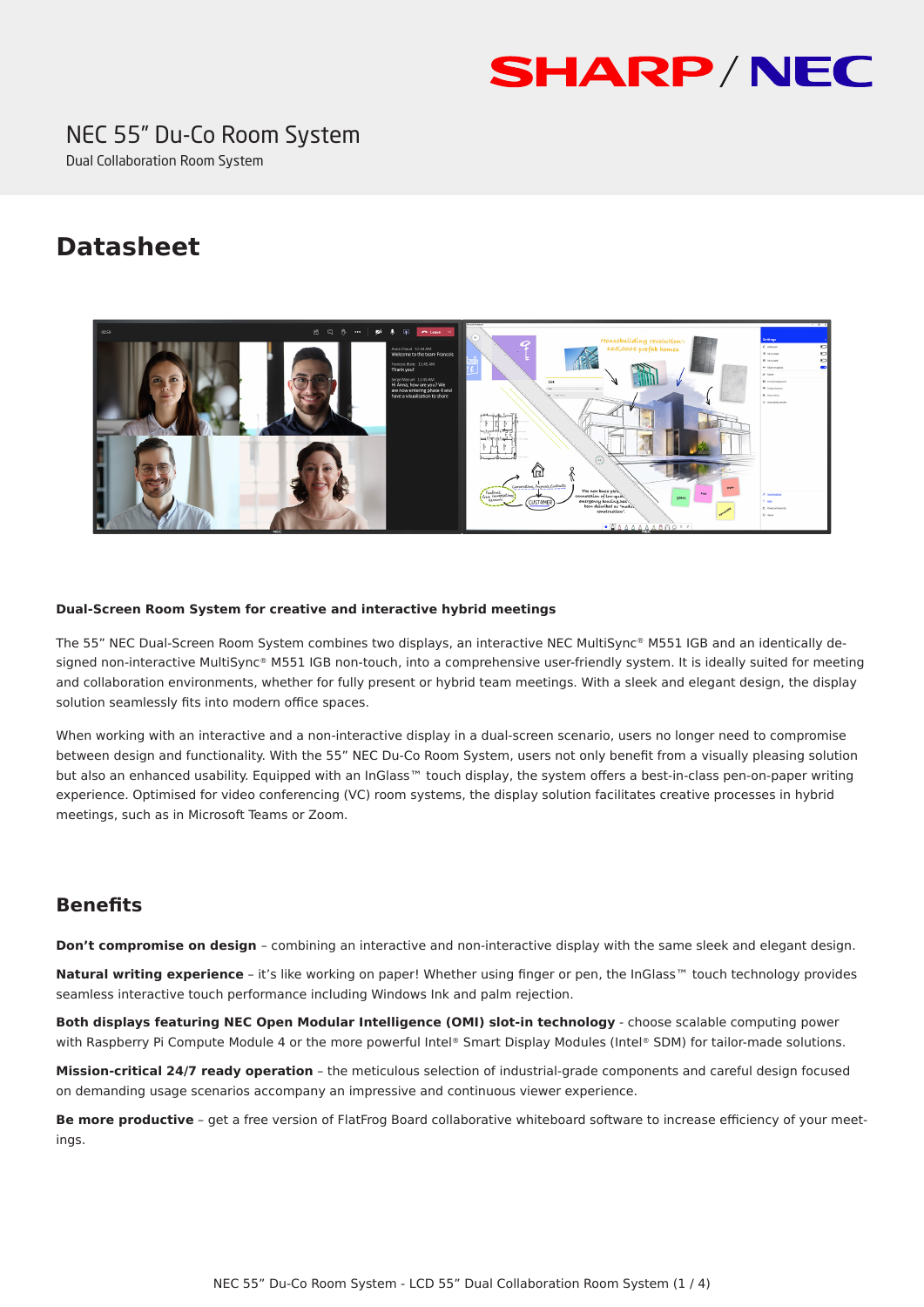| <b>Product Information</b>       |                                                                 |                                                     |  |
|----------------------------------|-----------------------------------------------------------------|-----------------------------------------------------|--|
| Product Name                     | NEC MultiSync® M551 IGB non-touch                               | <b>NEC MultiSync® M551 IGB</b>                      |  |
| Product Group                    | LCD 55" Display                                                 | LCD 55" InGlass™ Touch Display                      |  |
| Order Code                       | 40001570                                                        |                                                     |  |
|                                  |                                                                 |                                                     |  |
| <b>Display</b>                   |                                                                 |                                                     |  |
| Panel Technology                 | IPS with Edge LED backlights                                    |                                                     |  |
| Screen Size [inch/cm]            | 55 / 138.8                                                      |                                                     |  |
| Aspect Ratio 16:9                | 16:9                                                            |                                                     |  |
| Brightness [cd/m <sup>2</sup> ]  | 500                                                             |                                                     |  |
| Contrast Ratio (default)         | > 8000:1                                                        |                                                     |  |
| Viewing Angle [°]                | 178 horizontal / 178 vertical (typ. at contrast ratio 10:1)     |                                                     |  |
| Colour Depth [bn]                | 1,076 (10bit)                                                   |                                                     |  |
| Response Time (typ.) [ms]        | 8                                                               |                                                     |  |
| Panel Refresh Rate [Hz]          | 60                                                              |                                                     |  |
| Supported Orientation            | Landscape                                                       |                                                     |  |
|                                  |                                                                 |                                                     |  |
| <b>Glass</b><br>Type             |                                                                 |                                                     |  |
| Thickness [mm]                   | Premium toughened glass, anti-glare coating                     |                                                     |  |
| Light Transmission [%]           | 3.0                                                             |                                                     |  |
| Haze Level [%]                   | $89 (+/- 1 %)$                                                  |                                                     |  |
| Hardness [H]                     | $\leq$ 5 +/- 3<br>7                                             |                                                     |  |
|                                  |                                                                 |                                                     |  |
| <b>Synchronisation Rate</b>      |                                                                 |                                                     |  |
| Horizontal Frequency [kHz]       | $26 - 91.1$                                                     |                                                     |  |
| Vertical Frequency [Hz]          | $23 - 86$                                                       |                                                     |  |
|                                  |                                                                 |                                                     |  |
| <b>Resolution</b>                |                                                                 |                                                     |  |
| Native Resolution                |                                                                 | 3840 x 2160                                         |  |
| <b>Supported Resolutions</b>     | 1024 x 768; 1280 x 1024; 1280 x 720; 1360 x 768;                |                                                     |  |
|                                  | 1366 x 768; 1400 x 1050; 1440 x 900; 1600 x 1200;               |                                                     |  |
|                                  |                                                                 | 1650 x 1050; 1900 x 1200; 1920 x 1080; 1920 x 2160; |  |
|                                  | 2560 x 1440; 2560 x 1600; 3840 x 2160; 4096 x 2160              |                                                     |  |
|                                  |                                                                 |                                                     |  |
| <b>Connectivity</b>              |                                                                 |                                                     |  |
| Input Video Digital              | 1 x DisplayPort (with HDCP); 2 x HDMI (with HDCP)               |                                                     |  |
| Input Audio Digital              | 1 x DisplayPort; 2 x HDMI                                       |                                                     |  |
| Input Control                    | LAN 100Mbit; remote control wire (3,5mm jack); RS232            |                                                     |  |
| Input Data                       | 1 x USB 2.0 (MediaPlayer)                                       |                                                     |  |
| Output Audio Analogue            | $1 \times 3,5$ mm jack                                          |                                                     |  |
| Input Detect                     | Custom; First; Last                                             |                                                     |  |
| PiP/PbP                          | Dual-Split; Quad-Split; scalable picture size; Triple-Split     |                                                     |  |
| <b>Open Modular Intelligence</b> |                                                                 |                                                     |  |
| Intel <sup>®</sup> SDM           | accepts Intel® Smart Display Modules Large and Small up to 66 W |                                                     |  |
| Compute Module Slot              | RPi Compute Module 4                                            |                                                     |  |
|                                  |                                                                 |                                                     |  |
| <b>Sensors</b>                   |                                                                 |                                                     |  |
| Temperature Sensor               | Integrated, 3 sensors, triggered actions programmable           |                                                     |  |
| <b>Electrical</b>                |                                                                 |                                                     |  |
| Power Consumption Eco/max. [W]   | 110 shipping                                                    |                                                     |  |
| Power Savings Mode [W]           | < 0.5; < 2 (Networked Standby)                                  |                                                     |  |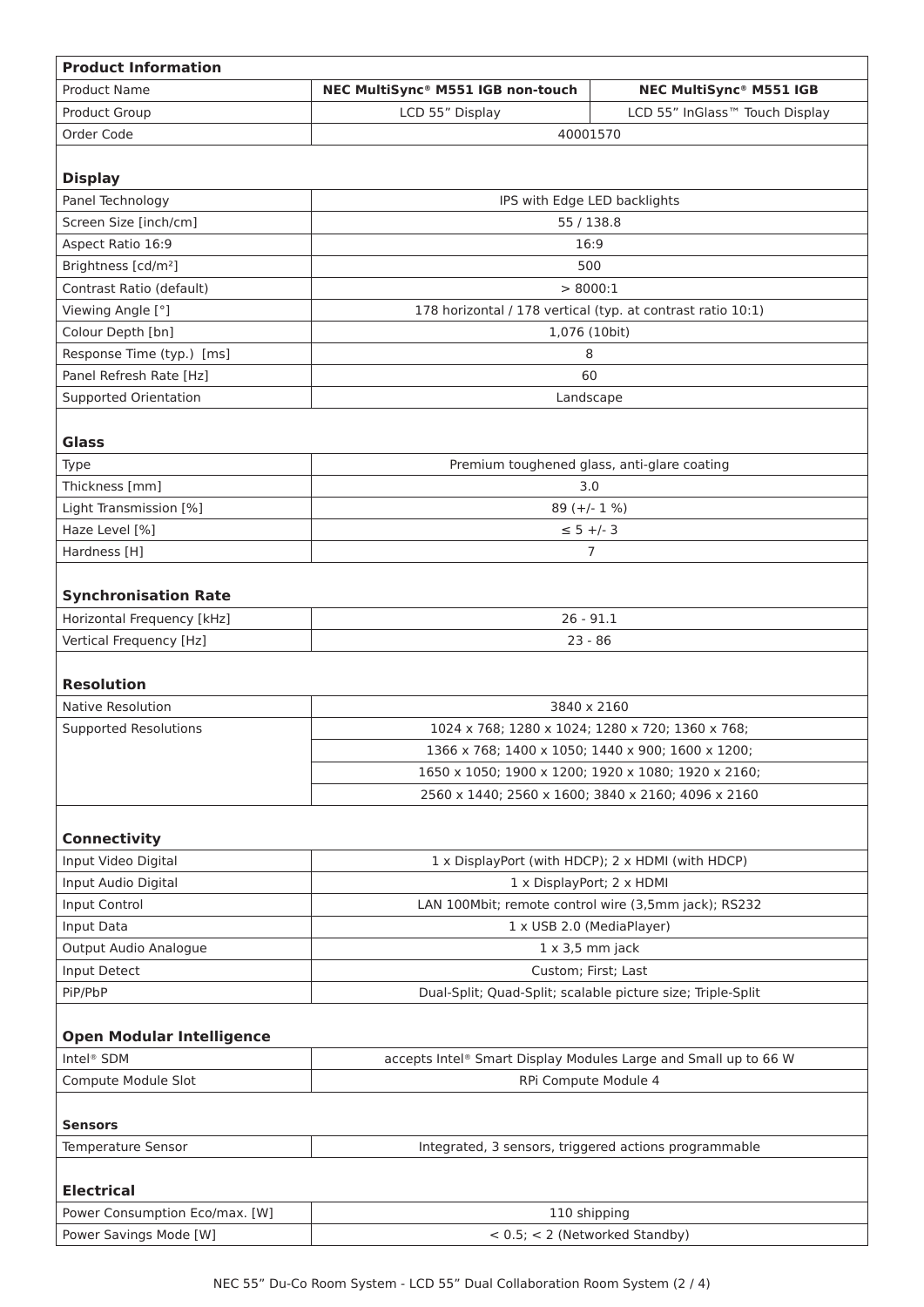| Power Supply<br>100-240 V AC; 50/60 Hz; internal<br><b>Environmental Conditions</b><br>Operating Temperature [°C]<br>$+0$ to $+35$<br>20 to 80<br>Operating Humidity [%]<br>Storage Humidity [%]<br>10 to 90<br>Storage Temperature [°C]<br>$-20$ to 60<br><b>Mechanical</b><br>Dimensions (W x H x D) [mm]<br>1,284.5 x 757.3 x 70.9 per display each<br>Weight [kg]<br>38<br>38.5<br>Bezel Width [mm]<br>18.4 (left and right); 18.4 (top and bottom)<br><b>VESA Mounting [mm]</b><br>300 x 300 (FDMI); 4 holes; M6<br>Ingress Protection<br>IP5x (front); IP2x (back)<br>Packaging Dimensions (W x H x D)<br>Box 1: 1,430 x 920 x 250<br>Box 2: 1,430 x 920 x 250<br>[mm]<br>Packaging Weight [kg]<br>Box 1:46<br>Box 2:47<br><b>Touch</b><br>InGlass <sup>™</sup><br>Touch Technology<br>$\sim$<br>Number of Touches<br>Real multi-touch up to 20 touches<br>$\overline{\phantom{a}}$<br>Response Time [ms]<br>$\leq 15$<br>$\overline{\phantom{a}}$<br><b>Touch Method</b><br>Finger; Gloves; Stylus ( $\geq 2$ mm)<br>Supported Operating System<br>Native Multi-Touch: Windows 7, Windows<br>8, Windows 10, Linux, Android; Default<br>Mouse: Windows XP, Windows Vista, Mac<br>OS X; Raspberry Pi<br>Data Interface<br>USB-HID<br>$\sim$<br>Accuracy [mm]<br>< 1<br>$\sim$<br>Palm Rejection<br>yes<br>$\overline{a}$<br>Windows Ink<br>yes<br><b>MediaPlayer</b><br>Supported File Storage / File System<br>USB 2.0 / FAT16, FAT32<br>Supported Image Formats<br>JPG (baseline, progressive, RGB, CMYK); max. resolution 15360 x 8640<br>MPG (MPEG1/2/4, max res 1080p@30Hz); MP4 (MPEG2/4, H.263, H.264,<br>Supported Video Formats<br>HEVC/H.265, max res 3840x2160@60Hz); TS (MPEG2, H.264, HEVC/H.265, max res<br>3840x2160@60Hz); audio: LPCM, MP3, AAC; WMV (video H.264, Windows Media Video<br>9, max res 1080p@30Hz, audio WMA 9, WMA 10 Pro)<br>MP3 (MP3): max. bit-rate 320 kBit/s<br>Supported Audio Formats<br><b>Available Options</b><br>Speaker (SP-RM3a); Mounting Options (PD04 Tipster; PD02MHA; PD03MHA; PDW S 32-<br>Accessories<br>65 L; PDW S 32-65 P)<br><b>Green Features</b><br>Energy consumption: 100 kWh/1000 h; LED backlight<br><b>Energy Efficiency</b><br>EnergyStar 8.0<br><b>Ecological Standards</b><br><b>Additional Features</b><br><b>Special Characteristics</b><br>DICOM Simulation; HDMI ARC; Powered USB Port (10 W)<br>Safety and Ergonomics<br>CE; EAC; RoHS<br>Pixel Failure Class<br>ISO 9241-307, Class 1<br>Audio<br>Integrated Speakers (10 W + 10 W) | Power Management | <b>VESA DPMS</b> |  |  |
|------------------------------------------------------------------------------------------------------------------------------------------------------------------------------------------------------------------------------------------------------------------------------------------------------------------------------------------------------------------------------------------------------------------------------------------------------------------------------------------------------------------------------------------------------------------------------------------------------------------------------------------------------------------------------------------------------------------------------------------------------------------------------------------------------------------------------------------------------------------------------------------------------------------------------------------------------------------------------------------------------------------------------------------------------------------------------------------------------------------------------------------------------------------------------------------------------------------------------------------------------------------------------------------------------------------------------------------------------------------------------------------------------------------------------------------------------------------------------------------------------------------------------------------------------------------------------------------------------------------------------------------------------------------------------------------------------------------------------------------------------------------------------------------------------------------------------------------------------------------------------------------------------------------------------------------------------------------------------------------------------------------------------------------------------------------------------------------------------------------------------------------------------------------------------------------------------------------------------------------------------------------------------------------------------------------------------------------------------------------------------------------------------------------------------------------------------------------------------------------------------------------|------------------|------------------|--|--|
|                                                                                                                                                                                                                                                                                                                                                                                                                                                                                                                                                                                                                                                                                                                                                                                                                                                                                                                                                                                                                                                                                                                                                                                                                                                                                                                                                                                                                                                                                                                                                                                                                                                                                                                                                                                                                                                                                                                                                                                                                                                                                                                                                                                                                                                                                                                                                                                                                                                                                                                  |                  |                  |  |  |
|                                                                                                                                                                                                                                                                                                                                                                                                                                                                                                                                                                                                                                                                                                                                                                                                                                                                                                                                                                                                                                                                                                                                                                                                                                                                                                                                                                                                                                                                                                                                                                                                                                                                                                                                                                                                                                                                                                                                                                                                                                                                                                                                                                                                                                                                                                                                                                                                                                                                                                                  |                  |                  |  |  |
|                                                                                                                                                                                                                                                                                                                                                                                                                                                                                                                                                                                                                                                                                                                                                                                                                                                                                                                                                                                                                                                                                                                                                                                                                                                                                                                                                                                                                                                                                                                                                                                                                                                                                                                                                                                                                                                                                                                                                                                                                                                                                                                                                                                                                                                                                                                                                                                                                                                                                                                  |                  |                  |  |  |
|                                                                                                                                                                                                                                                                                                                                                                                                                                                                                                                                                                                                                                                                                                                                                                                                                                                                                                                                                                                                                                                                                                                                                                                                                                                                                                                                                                                                                                                                                                                                                                                                                                                                                                                                                                                                                                                                                                                                                                                                                                                                                                                                                                                                                                                                                                                                                                                                                                                                                                                  |                  |                  |  |  |
|                                                                                                                                                                                                                                                                                                                                                                                                                                                                                                                                                                                                                                                                                                                                                                                                                                                                                                                                                                                                                                                                                                                                                                                                                                                                                                                                                                                                                                                                                                                                                                                                                                                                                                                                                                                                                                                                                                                                                                                                                                                                                                                                                                                                                                                                                                                                                                                                                                                                                                                  |                  |                  |  |  |
|                                                                                                                                                                                                                                                                                                                                                                                                                                                                                                                                                                                                                                                                                                                                                                                                                                                                                                                                                                                                                                                                                                                                                                                                                                                                                                                                                                                                                                                                                                                                                                                                                                                                                                                                                                                                                                                                                                                                                                                                                                                                                                                                                                                                                                                                                                                                                                                                                                                                                                                  |                  |                  |  |  |
|                                                                                                                                                                                                                                                                                                                                                                                                                                                                                                                                                                                                                                                                                                                                                                                                                                                                                                                                                                                                                                                                                                                                                                                                                                                                                                                                                                                                                                                                                                                                                                                                                                                                                                                                                                                                                                                                                                                                                                                                                                                                                                                                                                                                                                                                                                                                                                                                                                                                                                                  |                  |                  |  |  |
|                                                                                                                                                                                                                                                                                                                                                                                                                                                                                                                                                                                                                                                                                                                                                                                                                                                                                                                                                                                                                                                                                                                                                                                                                                                                                                                                                                                                                                                                                                                                                                                                                                                                                                                                                                                                                                                                                                                                                                                                                                                                                                                                                                                                                                                                                                                                                                                                                                                                                                                  |                  |                  |  |  |
|                                                                                                                                                                                                                                                                                                                                                                                                                                                                                                                                                                                                                                                                                                                                                                                                                                                                                                                                                                                                                                                                                                                                                                                                                                                                                                                                                                                                                                                                                                                                                                                                                                                                                                                                                                                                                                                                                                                                                                                                                                                                                                                                                                                                                                                                                                                                                                                                                                                                                                                  |                  |                  |  |  |
|                                                                                                                                                                                                                                                                                                                                                                                                                                                                                                                                                                                                                                                                                                                                                                                                                                                                                                                                                                                                                                                                                                                                                                                                                                                                                                                                                                                                                                                                                                                                                                                                                                                                                                                                                                                                                                                                                                                                                                                                                                                                                                                                                                                                                                                                                                                                                                                                                                                                                                                  |                  |                  |  |  |
|                                                                                                                                                                                                                                                                                                                                                                                                                                                                                                                                                                                                                                                                                                                                                                                                                                                                                                                                                                                                                                                                                                                                                                                                                                                                                                                                                                                                                                                                                                                                                                                                                                                                                                                                                                                                                                                                                                                                                                                                                                                                                                                                                                                                                                                                                                                                                                                                                                                                                                                  |                  |                  |  |  |
|                                                                                                                                                                                                                                                                                                                                                                                                                                                                                                                                                                                                                                                                                                                                                                                                                                                                                                                                                                                                                                                                                                                                                                                                                                                                                                                                                                                                                                                                                                                                                                                                                                                                                                                                                                                                                                                                                                                                                                                                                                                                                                                                                                                                                                                                                                                                                                                                                                                                                                                  |                  |                  |  |  |
|                                                                                                                                                                                                                                                                                                                                                                                                                                                                                                                                                                                                                                                                                                                                                                                                                                                                                                                                                                                                                                                                                                                                                                                                                                                                                                                                                                                                                                                                                                                                                                                                                                                                                                                                                                                                                                                                                                                                                                                                                                                                                                                                                                                                                                                                                                                                                                                                                                                                                                                  |                  |                  |  |  |
|                                                                                                                                                                                                                                                                                                                                                                                                                                                                                                                                                                                                                                                                                                                                                                                                                                                                                                                                                                                                                                                                                                                                                                                                                                                                                                                                                                                                                                                                                                                                                                                                                                                                                                                                                                                                                                                                                                                                                                                                                                                                                                                                                                                                                                                                                                                                                                                                                                                                                                                  |                  |                  |  |  |
|                                                                                                                                                                                                                                                                                                                                                                                                                                                                                                                                                                                                                                                                                                                                                                                                                                                                                                                                                                                                                                                                                                                                                                                                                                                                                                                                                                                                                                                                                                                                                                                                                                                                                                                                                                                                                                                                                                                                                                                                                                                                                                                                                                                                                                                                                                                                                                                                                                                                                                                  |                  |                  |  |  |
|                                                                                                                                                                                                                                                                                                                                                                                                                                                                                                                                                                                                                                                                                                                                                                                                                                                                                                                                                                                                                                                                                                                                                                                                                                                                                                                                                                                                                                                                                                                                                                                                                                                                                                                                                                                                                                                                                                                                                                                                                                                                                                                                                                                                                                                                                                                                                                                                                                                                                                                  |                  |                  |  |  |
|                                                                                                                                                                                                                                                                                                                                                                                                                                                                                                                                                                                                                                                                                                                                                                                                                                                                                                                                                                                                                                                                                                                                                                                                                                                                                                                                                                                                                                                                                                                                                                                                                                                                                                                                                                                                                                                                                                                                                                                                                                                                                                                                                                                                                                                                                                                                                                                                                                                                                                                  |                  |                  |  |  |
|                                                                                                                                                                                                                                                                                                                                                                                                                                                                                                                                                                                                                                                                                                                                                                                                                                                                                                                                                                                                                                                                                                                                                                                                                                                                                                                                                                                                                                                                                                                                                                                                                                                                                                                                                                                                                                                                                                                                                                                                                                                                                                                                                                                                                                                                                                                                                                                                                                                                                                                  |                  |                  |  |  |
|                                                                                                                                                                                                                                                                                                                                                                                                                                                                                                                                                                                                                                                                                                                                                                                                                                                                                                                                                                                                                                                                                                                                                                                                                                                                                                                                                                                                                                                                                                                                                                                                                                                                                                                                                                                                                                                                                                                                                                                                                                                                                                                                                                                                                                                                                                                                                                                                                                                                                                                  |                  |                  |  |  |
|                                                                                                                                                                                                                                                                                                                                                                                                                                                                                                                                                                                                                                                                                                                                                                                                                                                                                                                                                                                                                                                                                                                                                                                                                                                                                                                                                                                                                                                                                                                                                                                                                                                                                                                                                                                                                                                                                                                                                                                                                                                                                                                                                                                                                                                                                                                                                                                                                                                                                                                  |                  |                  |  |  |
|                                                                                                                                                                                                                                                                                                                                                                                                                                                                                                                                                                                                                                                                                                                                                                                                                                                                                                                                                                                                                                                                                                                                                                                                                                                                                                                                                                                                                                                                                                                                                                                                                                                                                                                                                                                                                                                                                                                                                                                                                                                                                                                                                                                                                                                                                                                                                                                                                                                                                                                  |                  |                  |  |  |
|                                                                                                                                                                                                                                                                                                                                                                                                                                                                                                                                                                                                                                                                                                                                                                                                                                                                                                                                                                                                                                                                                                                                                                                                                                                                                                                                                                                                                                                                                                                                                                                                                                                                                                                                                                                                                                                                                                                                                                                                                                                                                                                                                                                                                                                                                                                                                                                                                                                                                                                  |                  |                  |  |  |
|                                                                                                                                                                                                                                                                                                                                                                                                                                                                                                                                                                                                                                                                                                                                                                                                                                                                                                                                                                                                                                                                                                                                                                                                                                                                                                                                                                                                                                                                                                                                                                                                                                                                                                                                                                                                                                                                                                                                                                                                                                                                                                                                                                                                                                                                                                                                                                                                                                                                                                                  |                  |                  |  |  |
|                                                                                                                                                                                                                                                                                                                                                                                                                                                                                                                                                                                                                                                                                                                                                                                                                                                                                                                                                                                                                                                                                                                                                                                                                                                                                                                                                                                                                                                                                                                                                                                                                                                                                                                                                                                                                                                                                                                                                                                                                                                                                                                                                                                                                                                                                                                                                                                                                                                                                                                  |                  |                  |  |  |
|                                                                                                                                                                                                                                                                                                                                                                                                                                                                                                                                                                                                                                                                                                                                                                                                                                                                                                                                                                                                                                                                                                                                                                                                                                                                                                                                                                                                                                                                                                                                                                                                                                                                                                                                                                                                                                                                                                                                                                                                                                                                                                                                                                                                                                                                                                                                                                                                                                                                                                                  |                  |                  |  |  |
|                                                                                                                                                                                                                                                                                                                                                                                                                                                                                                                                                                                                                                                                                                                                                                                                                                                                                                                                                                                                                                                                                                                                                                                                                                                                                                                                                                                                                                                                                                                                                                                                                                                                                                                                                                                                                                                                                                                                                                                                                                                                                                                                                                                                                                                                                                                                                                                                                                                                                                                  |                  |                  |  |  |
|                                                                                                                                                                                                                                                                                                                                                                                                                                                                                                                                                                                                                                                                                                                                                                                                                                                                                                                                                                                                                                                                                                                                                                                                                                                                                                                                                                                                                                                                                                                                                                                                                                                                                                                                                                                                                                                                                                                                                                                                                                                                                                                                                                                                                                                                                                                                                                                                                                                                                                                  |                  |                  |  |  |
|                                                                                                                                                                                                                                                                                                                                                                                                                                                                                                                                                                                                                                                                                                                                                                                                                                                                                                                                                                                                                                                                                                                                                                                                                                                                                                                                                                                                                                                                                                                                                                                                                                                                                                                                                                                                                                                                                                                                                                                                                                                                                                                                                                                                                                                                                                                                                                                                                                                                                                                  |                  |                  |  |  |
|                                                                                                                                                                                                                                                                                                                                                                                                                                                                                                                                                                                                                                                                                                                                                                                                                                                                                                                                                                                                                                                                                                                                                                                                                                                                                                                                                                                                                                                                                                                                                                                                                                                                                                                                                                                                                                                                                                                                                                                                                                                                                                                                                                                                                                                                                                                                                                                                                                                                                                                  |                  |                  |  |  |
|                                                                                                                                                                                                                                                                                                                                                                                                                                                                                                                                                                                                                                                                                                                                                                                                                                                                                                                                                                                                                                                                                                                                                                                                                                                                                                                                                                                                                                                                                                                                                                                                                                                                                                                                                                                                                                                                                                                                                                                                                                                                                                                                                                                                                                                                                                                                                                                                                                                                                                                  |                  |                  |  |  |
|                                                                                                                                                                                                                                                                                                                                                                                                                                                                                                                                                                                                                                                                                                                                                                                                                                                                                                                                                                                                                                                                                                                                                                                                                                                                                                                                                                                                                                                                                                                                                                                                                                                                                                                                                                                                                                                                                                                                                                                                                                                                                                                                                                                                                                                                                                                                                                                                                                                                                                                  |                  |                  |  |  |
|                                                                                                                                                                                                                                                                                                                                                                                                                                                                                                                                                                                                                                                                                                                                                                                                                                                                                                                                                                                                                                                                                                                                                                                                                                                                                                                                                                                                                                                                                                                                                                                                                                                                                                                                                                                                                                                                                                                                                                                                                                                                                                                                                                                                                                                                                                                                                                                                                                                                                                                  |                  |                  |  |  |
|                                                                                                                                                                                                                                                                                                                                                                                                                                                                                                                                                                                                                                                                                                                                                                                                                                                                                                                                                                                                                                                                                                                                                                                                                                                                                                                                                                                                                                                                                                                                                                                                                                                                                                                                                                                                                                                                                                                                                                                                                                                                                                                                                                                                                                                                                                                                                                                                                                                                                                                  |                  |                  |  |  |
|                                                                                                                                                                                                                                                                                                                                                                                                                                                                                                                                                                                                                                                                                                                                                                                                                                                                                                                                                                                                                                                                                                                                                                                                                                                                                                                                                                                                                                                                                                                                                                                                                                                                                                                                                                                                                                                                                                                                                                                                                                                                                                                                                                                                                                                                                                                                                                                                                                                                                                                  |                  |                  |  |  |
|                                                                                                                                                                                                                                                                                                                                                                                                                                                                                                                                                                                                                                                                                                                                                                                                                                                                                                                                                                                                                                                                                                                                                                                                                                                                                                                                                                                                                                                                                                                                                                                                                                                                                                                                                                                                                                                                                                                                                                                                                                                                                                                                                                                                                                                                                                                                                                                                                                                                                                                  |                  |                  |  |  |
|                                                                                                                                                                                                                                                                                                                                                                                                                                                                                                                                                                                                                                                                                                                                                                                                                                                                                                                                                                                                                                                                                                                                                                                                                                                                                                                                                                                                                                                                                                                                                                                                                                                                                                                                                                                                                                                                                                                                                                                                                                                                                                                                                                                                                                                                                                                                                                                                                                                                                                                  |                  |                  |  |  |
|                                                                                                                                                                                                                                                                                                                                                                                                                                                                                                                                                                                                                                                                                                                                                                                                                                                                                                                                                                                                                                                                                                                                                                                                                                                                                                                                                                                                                                                                                                                                                                                                                                                                                                                                                                                                                                                                                                                                                                                                                                                                                                                                                                                                                                                                                                                                                                                                                                                                                                                  |                  |                  |  |  |
|                                                                                                                                                                                                                                                                                                                                                                                                                                                                                                                                                                                                                                                                                                                                                                                                                                                                                                                                                                                                                                                                                                                                                                                                                                                                                                                                                                                                                                                                                                                                                                                                                                                                                                                                                                                                                                                                                                                                                                                                                                                                                                                                                                                                                                                                                                                                                                                                                                                                                                                  |                  |                  |  |  |
|                                                                                                                                                                                                                                                                                                                                                                                                                                                                                                                                                                                                                                                                                                                                                                                                                                                                                                                                                                                                                                                                                                                                                                                                                                                                                                                                                                                                                                                                                                                                                                                                                                                                                                                                                                                                                                                                                                                                                                                                                                                                                                                                                                                                                                                                                                                                                                                                                                                                                                                  |                  |                  |  |  |
|                                                                                                                                                                                                                                                                                                                                                                                                                                                                                                                                                                                                                                                                                                                                                                                                                                                                                                                                                                                                                                                                                                                                                                                                                                                                                                                                                                                                                                                                                                                                                                                                                                                                                                                                                                                                                                                                                                                                                                                                                                                                                                                                                                                                                                                                                                                                                                                                                                                                                                                  |                  |                  |  |  |
|                                                                                                                                                                                                                                                                                                                                                                                                                                                                                                                                                                                                                                                                                                                                                                                                                                                                                                                                                                                                                                                                                                                                                                                                                                                                                                                                                                                                                                                                                                                                                                                                                                                                                                                                                                                                                                                                                                                                                                                                                                                                                                                                                                                                                                                                                                                                                                                                                                                                                                                  |                  |                  |  |  |